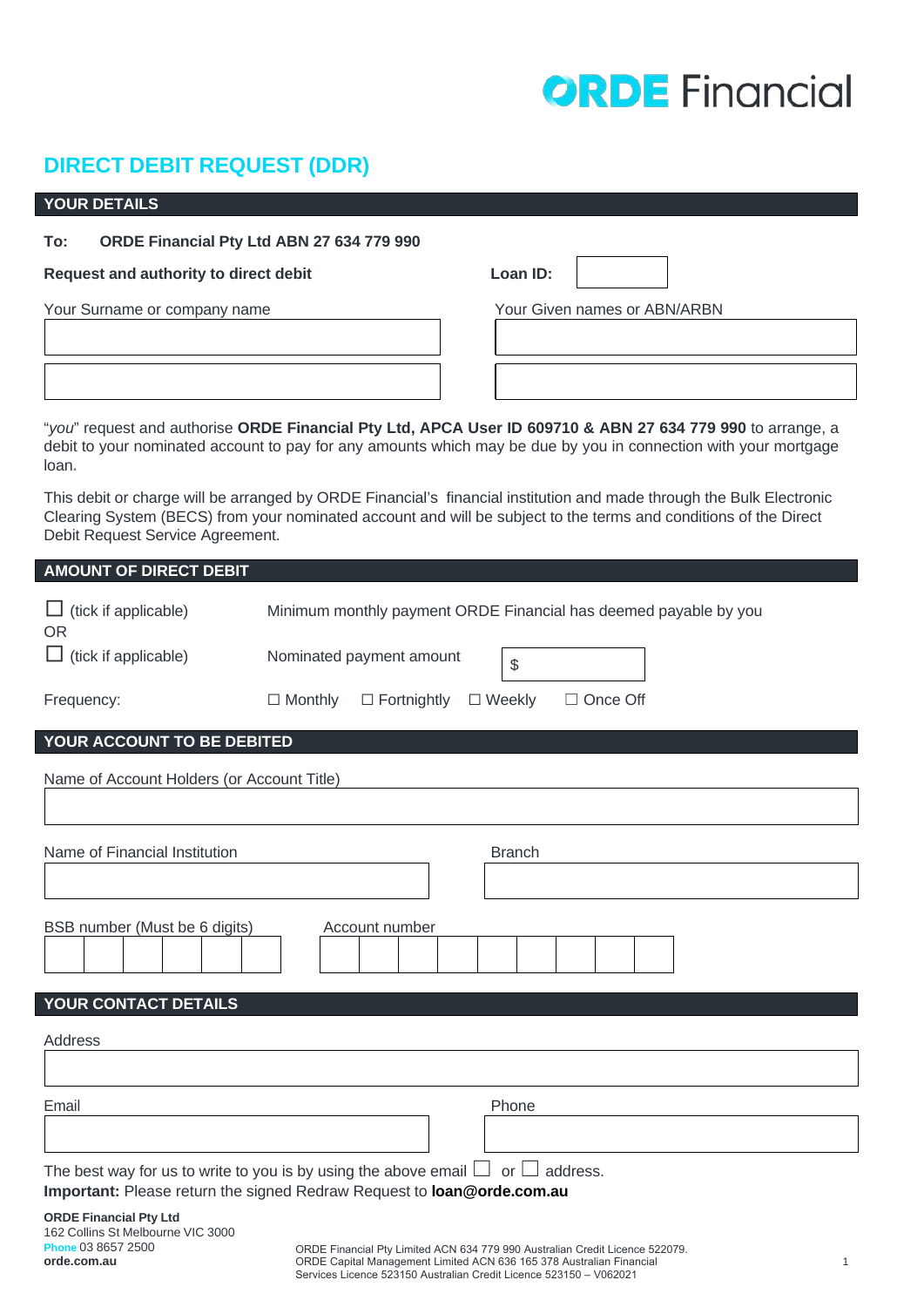

# **CUSTOMER AUTHORISATION**

By signing and/or providing us with a valid instruction in respect to your Direct Debit Request, you have confirmed that:

- you are authorised to operate on the nominated account; and
- you have understood and agreed to the terms and conditions set out in this Request and in your Direct Debit Request Service Agreement.

#### **Your Signature**

Signed in accordance with the account authority on your account:

| Time | Name | ∩otc. |
|------|------|-------|
|      |      |       |
|      |      |       |

Contact details: **As Above**

#### **Second account signatory (if required)**

Signed in accordance with the account authority on your account:

| Signature                                                                                                                                                     | Name          |       | Date |      |
|---------------------------------------------------------------------------------------------------------------------------------------------------------------|---------------|-------|------|------|
|                                                                                                                                                               |               |       |      |      |
| <b>Contact details Address</b>                                                                                                                                |               |       |      |      |
| Email                                                                                                                                                         |               | Phone |      |      |
|                                                                                                                                                               |               |       |      |      |
| <b>Signing for a company</b><br>You must be authorised to sign on behalf of the company AND you must have authority to operate the Company's<br>bank account. |               |       |      |      |
| Signature of duly authorised officer                                                                                                                          | Position held | Name  |      | Date |
| Address                                                                                                                                                       |               |       |      |      |
| Email (Notices will be sent to this email address)                                                                                                            |               | Phone |      |      |
|                                                                                                                                                               |               |       |      |      |
| Signature company signatory (if required)                                                                                                                     |               |       |      |      |
| Signature of duly authorised officer                                                                                                                          | Position held | Name  |      | Date |

Email

**Important:** Please return the signed Redraw Request to **loan@orde.com.au**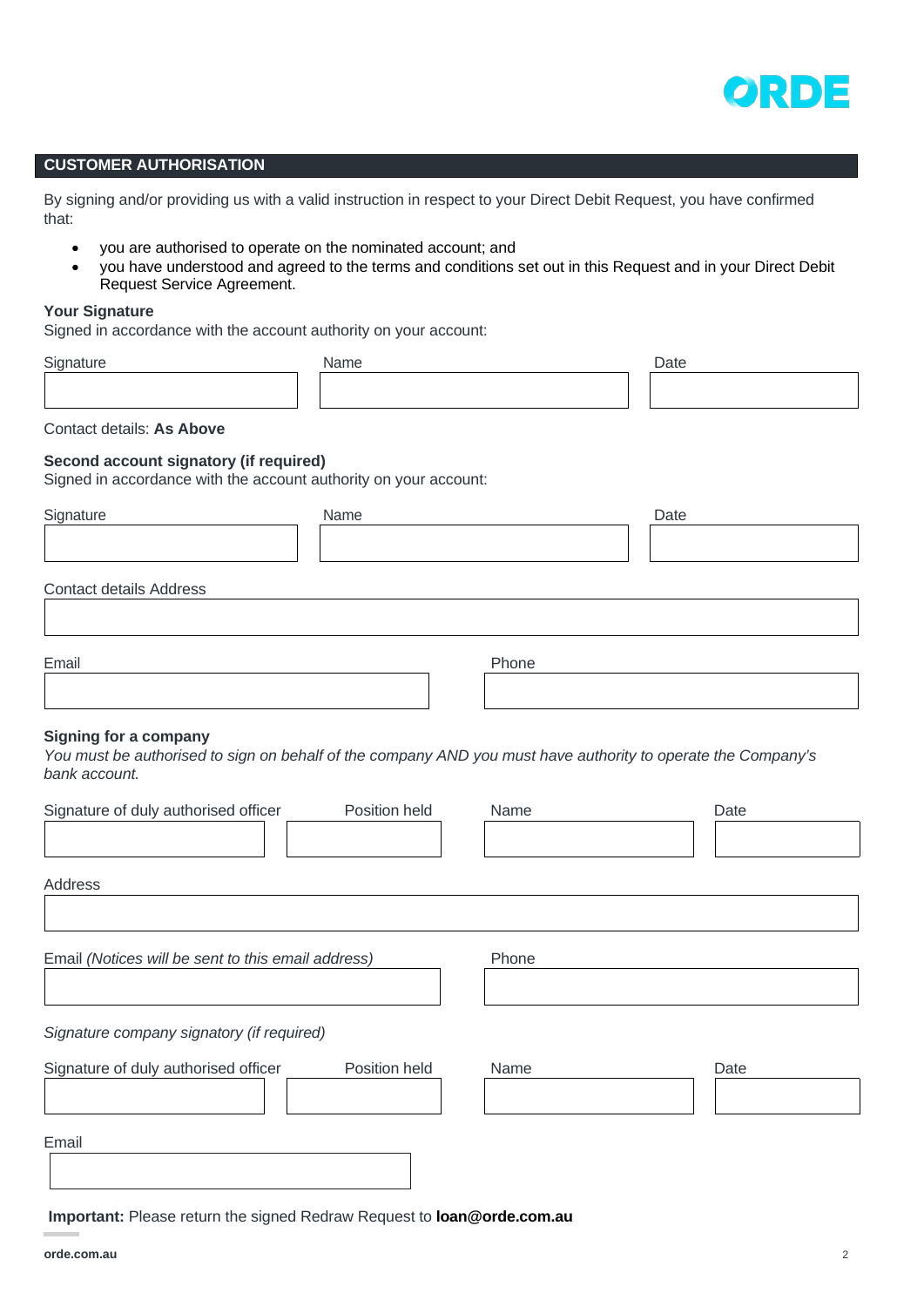

# **DIRECT DEBIT REQUEST SERVICE AGREEMENT**

This is your Direct Debit Service Agreement with **ORDE Financial Pty Ltd, APCA User ID 609710 & ABN 27 634 779 990** (the Debit User). It explains what your obligations are when undertaking a Direct Debit arrangement with us. It also details what our obligations are to you as your Direct Debit provider.

Please keep this agreement for future reference. It forms part of the terms and conditions of your Direct Debit Request (DDR) and should be read in conjunction with your DDR authorisation.

|    | <b>Definitions</b>         | account means the account held at your financial institution from which we are authorised to arrange for<br>funds to be debited.                                                                                                                                                              |  |
|----|----------------------------|-----------------------------------------------------------------------------------------------------------------------------------------------------------------------------------------------------------------------------------------------------------------------------------------------|--|
|    |                            | agreement means this Direct Debit Request Service Agreement between you and us.                                                                                                                                                                                                               |  |
|    |                            | banking day means a day other than a Saturday or a Sunday or a public holiday listed throughout<br>Australia.                                                                                                                                                                                 |  |
|    |                            | debit day means the day that payment by you to us is due.                                                                                                                                                                                                                                     |  |
|    |                            | debit payment means a particular transaction where a debit is made.                                                                                                                                                                                                                           |  |
|    |                            | <b>Direct Debit Request</b> means the written, verbal or online request between us and you to debit funds from<br>your account.                                                                                                                                                               |  |
|    |                            | us or we means ORDE Financial Pty Ltd, (the Debit User) you have authorised by requesting a Direct<br>Debit Request.                                                                                                                                                                          |  |
|    |                            | you means the customer who has authorised the Direct Debit Request.                                                                                                                                                                                                                           |  |
|    |                            | your financial institution means the financial institution at which you hold the account you<br>have authorised us to debit.                                                                                                                                                                  |  |
| 1. | Debiting your<br>account   | 1.1 By submitting a Direct Debit Request, you have authorised us to arrange for funds to be debited from<br>your account. The Direct Debit Request and this agreement set out the arrangement between us<br>and you.                                                                          |  |
|    |                            | 1.2 We will only arrange for funds to be debited from your account as authorised in the Direct Debit<br>Request.                                                                                                                                                                              |  |
|    |                            | or                                                                                                                                                                                                                                                                                            |  |
|    |                            | We will only arrange for funds to be debited from your account if we have sent to the address<br>nominated by you in the Direct Debit Request, a billing advice which specifies the amount payable by<br>you to us and when it is due.                                                        |  |
|    |                            | If the <i>debit day</i> falls on a day that is not a <i>banking day</i> , we may direct your financial institution<br>to debit your account on the following banking day. If you are unsure about which day your<br>account has or will be debited you should ask your financial institution. |  |
| 2. | Amendments<br>by us        | 2.1 We may vary any details of this agreement or a Direct Debit Request at any time by giving you at<br>least fourteen (14) days written notice sent to the preferred email or address you have given us in<br>the Direct Debit Request.                                                      |  |
| 3. | How to cancel              | 3.1 You can:                                                                                                                                                                                                                                                                                  |  |
|    | or change<br>direct debits | Cancel or suspend the Direct Debit Request; or<br>a)<br>change, stop or defer an individual payment, or at any time by giving us at least 14 days' notice.<br>b)                                                                                                                              |  |
|    |                            | To do so, contact us at loan@orde.com.au                                                                                                                                                                                                                                                      |  |
|    |                            | or by telephoning us on 03 8657 2500 during business hours                                                                                                                                                                                                                                    |  |
|    |                            | or You can also contact your own financial institution, which act promptly on your instructions.                                                                                                                                                                                              |  |